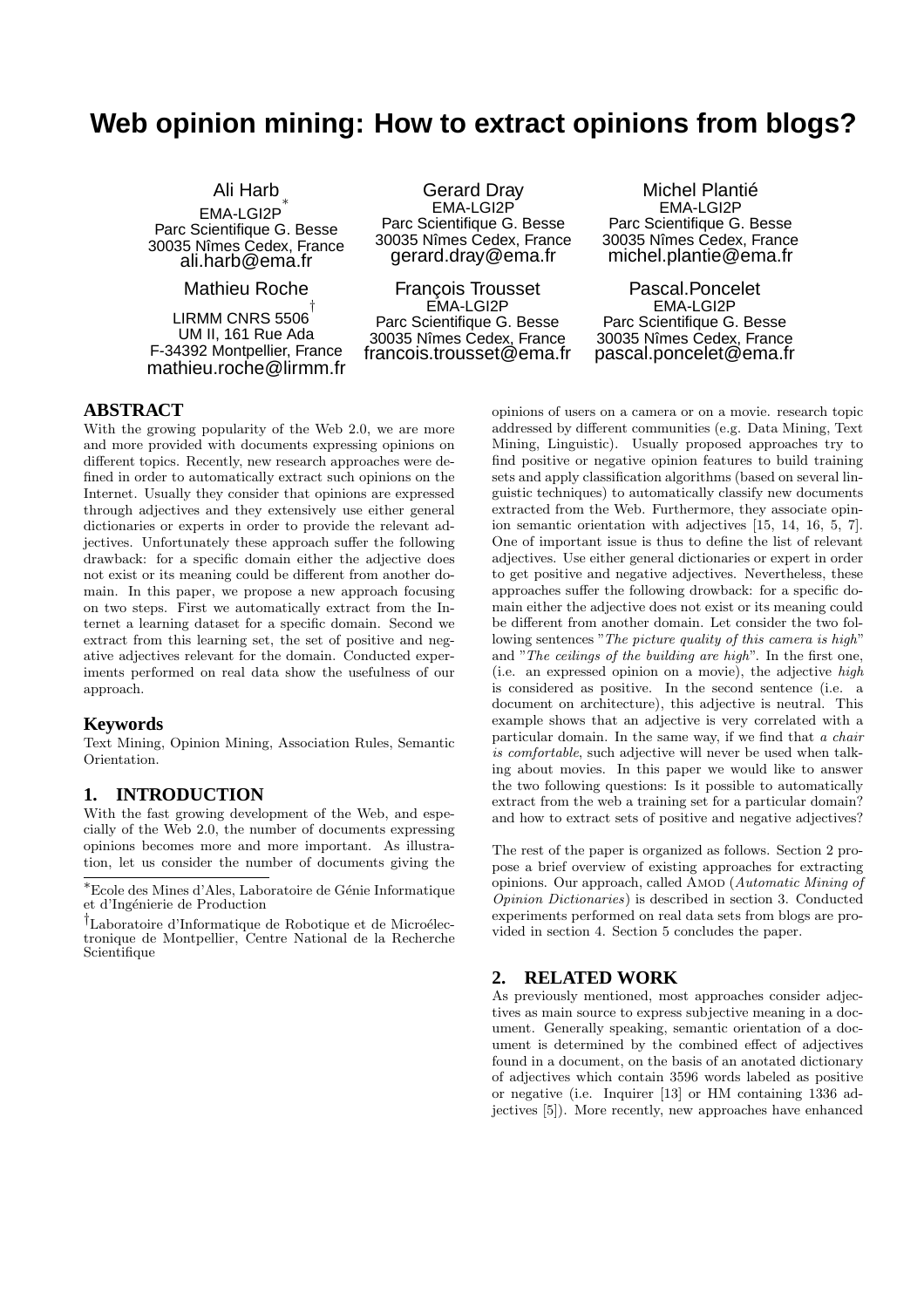adjective learning with such system as WordNet [8]. These approaches add synonyms and antonyms automatically [2]; or extract opinion related words [16, 6]. Final result Quality is strongly related to available dictionaries. Moreover these approaches are not able to detect differences between subject domains (for example the semantic orientation of the adjective "high"). To avoid this problem, more recent approaches use statistical methods based on adjective cooccurrence with an initial set of seed words. General principle is as follows: beginning with a set of positive and negative words (i.e. good, bad), try to extract adjectives situated nearby each other according to distance measure. The underlying assumption is that a positive adjective appears more frequently besides a positive seed word, and a negative adjective appears more frequently besides a negative seed word. Even if these approaches are efficient, they encounter the same weaknesses as previous techniques regarding domain related words.

## **3. THE** AMOD **APPROACH**

This section presents an overview of the AMOD approach. The general process has three main phases (C.f. figure 1).



Figure 1: The main process of the AMOD approach

- Phase 1: Corpora Acquisition learning phase. This phases aims at automatically extracting, for a specific domain, documents containing positive and negative opinions from the Web.
- Phase 2: Adjective extraction phase. In this phase, we automatically extract sets of relevant positive and negative adjectives.
- Phase 3: Classification. The goal of this phase is to classify new documents by using the sets of adjectives obtained in the previous phase.

In this paper we particularly focus on the first two points. Classification task uses very simple operations, and will be enhance later on.

## **3.1 Phase 1: Corpora Acquisition learning phase**

In order to find relevant adjectives, we first focus on the automatic extraction of a training set for a specific domain. So, we consider 2 sets  $P$  and  $N$  of seed words with respectively positive and negative semantic orientations as in [15].

- $P = \{good, nice, excellent, positive, fortunate, correct,$ superior}
- $Q = \{bad, nasty, poor, negative, unfortunate, wrong,$ inferior}

For each seed word, we use a search engine and apply a special request specifying: the application domain  $d$ , the seed word we are looking for and the words we want to avoid. For example, if we consider the Google search engine, to get movie opinions containing the seed word *good*, the following request is sent "+opinion +review +movies +good -bad -nasty -poor -negative -unfortunate -wrong -inferior". The results given by this request will be opinion documents on cinema containing the word good and without the following words: bad, nasty, poor, ... inferior. which is specialized in blog search. Therefore, for each positive seed word (resp. negative) and for a given domain, we automatically collect  $K$  documents where none of the negative set (resp. positive) appears. This operation build 14 learning corpora: 7 positives and 7 negatives.

## **3.2 Phase 2: Adjective extraction phase**

In the corpora built in the previous phase we are provided with documents containing domain relevant seed adjectives. Therefore, with these domain relevant documents, this phase focuses on extracting adjectives which are highly correlated with seed adjectives. So, from the collected corpora, we compute correlations in collected documents between seed words and adjectives to enrich the seed word sets with new opinion and domain relevant adjectives. However, to avoid false positive or false negative adjectives we add new filter steps. We present these steps in the following subsections.

#### *3.2.1 Preprocessing and association rules steps*

To compute correlations between adjectives which will enrich an opinion dictionary, we must determine the Part-of-Speech tag (Verb, Noun, Adjective, etc.) of each word from the training corpus. So, we use the tool Tree Tagger [12], which automatically gives for each word of a text a Partof-Speech tag and convert it to its lemmatised form. As in [14, 16, 5, 7], we consider adjectives as representative words to specify opinion. We then keep only the adjectives embedded in the documents from the TreeTagger results. Then we search for associations between adjectives from documents and seed words coming from positive and negative seed sets. The goal is to find if new adjectives are associated with the same opinion polarity than seed words. In order to get the correlations, we adapt an association rule algorithm [1] to our concern. More formally, let  $I = \{adj_1, \dots, adj_n\}$  a set of adjectives, and  $D$  a set of sentences, where each sentence corresponds to a subset of elements of I. An association rule is thus defined as X→Y, where X⊂I, Y⊂I, and X  $\cap$  Y = ⊘. The support of a rule corresponds to the percentage of sentences in D containing X∪Y. The rule  $X \rightarrow Y$  has a confidence ratio c, if  $c\%$  ofsentences from D containing X also contain Y.

Sentences could be part of text separated by some punctuation marks. Nevertheless in order to get more relevant adjectives we consider the following hypothesis: the more an adjective is close to a seed one, the more this adjective has the same semantic orientation. We thus define sentences by considering window sizes (WS). WS corresponds to the distance between a seed word and an adjective. For instance, if WS is set to 1 that means that a sentence is composed by one adjective before and one after the seed word. In the following sentence "The movie is amazing, good acting, a lots of great action and the popcorn was delicious", by considering the seed adjective *good*, with  $WS=1$ , we get the following sentence "amazing, good, great" and with WS=2: "amazing,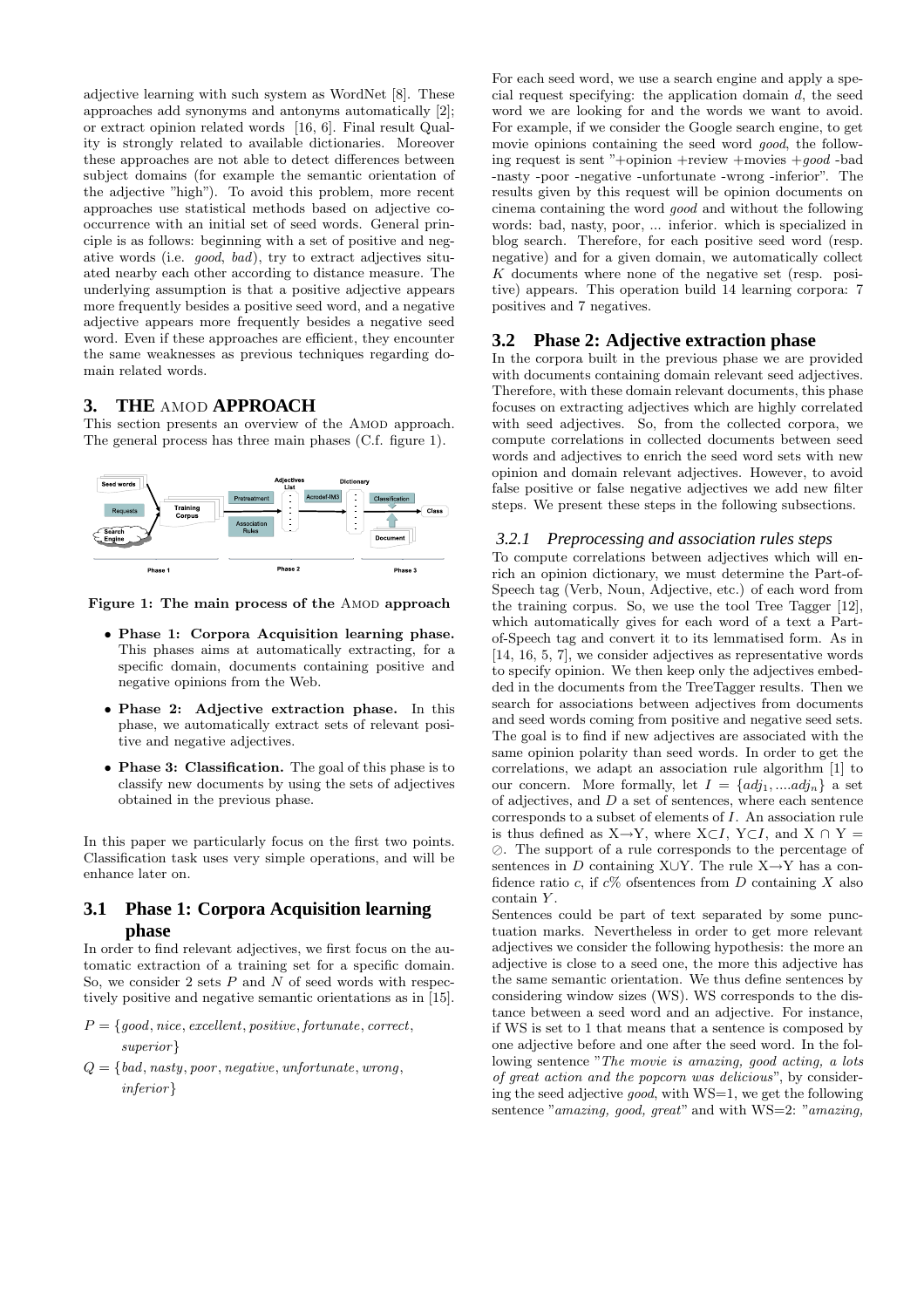#### good, great, delicious".

The association rule algorithm is applied both for positive and negative corpora. At the end of this step we are thus provided with rules on adjectives for the positive (resp. negative) corpus. An example of such a rule is: amazing, good  $\rightarrow$  funny meaning that when, in a sentence we have amazing and *good*, then very often (according to a support value  $s$ ) we can get funny.

#### *3.2.2 Filtering step*

As we are interested in adjectives strongly correlated with seed words, from the results obtained in the previous step we only keep rules having more than one seed word. We then consider adjectives appearing in both positive and negative lists. Those correlated to several seed words having same orientation and having a high support are kept as learned adjectives only if their number of occurrences in each document of one corpus (e.g. the positive one) is greater than 1 while the number of occurrences in each documents in the other corpus (e.g. the negative one) is lower than 1. Otherwise they are removed.

Finally, to filter associations extracted in the previous step, we use a ranking function in order to delete the irrelevant adjectives associations placed at the end of a list. One of the most commonly used measures to find how to words are correlated (i.e. it exist a co-occurrence relationship between two words) is the Cubic Mutual Information  $(MI3)$  [4]. This empirical measure based on Church's Mutual Information  $(MI)$  [3], enhances the impact of frequent co-occurrences. Our approach relies on the dependence computation of two adjectives based on the number of pages returned by the queries "adjective<sub>1</sub> adjective<sub>2</sub>" and "adjective<sub>2</sub> adjective<sub>1</sub>"<sup>1</sup> on the Web. This dependence is computed in a given context C (e.g. the context  $C = \{moves\}$ ). Then we apply the formula  $AcroDef_{M13}$  (1) described in [11].

 $AcroDef_{M13}(adj1,adj2) =$ 

$$
\frac{(nb("adj1 adj2" and C) + nb("adj2 adj1" and C))^3}{nb(adj1 and C) \times nb(adj2 and C)}
$$
 (1)

#### **3.3 Phase 3: Classification**

The last step to consider is to classify each document in a positive or negative opinion. In a first step we use a very simple classification procedure. For each document to classify, we calculate its positive or negative orientation by computing the difference between the number of positive and negative adjectives, from both the previous lists, encountered in the studied document. We count the number of positive adjectives, then the number of negative adjectives, and we simply compute the difference. If the result is positive (resp. negative), the document will be classified in the positive class (resp. negative). Otherwise, the document is considered as neutral.

In order to improve the classification, we extend our method to consider adverbs used for inverting the polarities (e.g. not, neither nor, ..). For instance, let us consider the following sentence: The movie is not bad, there is a lot of funny moment. The adverb not inverses the polarity of the adjectif bad while funny, too far from not, is not affected. Furthermore, for the following adverbs: very, so, too we increase the semantic orientation degree by 30%.

#### **4. EXPERIMENTS**

In this section, we present experiments conducted to validate our approach. First we present the adjective learning phase then classification results, and finally we compare our method to a supervised machine learning classification method.

Documents are extracted from the research engine Blog-Googlesearch.com. We extract documents related to expressed opinions for the "cinema" domain. Seed words and applied requests are those already mentioned in section 3.1. For each seed word, we have limited the number of extracted documents by the search engine to 300. We then transform these documents, from HTML format to text format and we then use TreeTagger to keep only adjectives.

In order to study the best distance between seed words and adjectives to be learned, we have tested different values for the Window Size parameter from 1 to 3. Then, to extract correlation links between adjectives, we use the Apriori algorithm<sup>2</sup> . In conducted experiments, support value has been ranged from 1 to 3%. We get for each support value, two lists: one negative and one positive. As was stated in previous section, we discard from these lists adjectives being commun to both lists (for the same support value) and those which are correlated to only one seed word. To discard useless and frequent adjectives we used  $AcroDef<sub>M13</sub>$  measure with a threshold value fixed experimentally to 0.005.

In order to test the quality of the learned adjectives, we use for the classification the Movie Review Data from NLP Group, Cornell University<sup>3</sup>. This database possesses 1000 positives and 1000 negatives opinions extracted from the Internet Movie Database<sup>4</sup>. We intentionally use a test corpora very different in nature from the training corpora (i.e. blogs), to show the stability of our method.

|           |               | Positives   Negatives   PL   NL |  |
|-----------|---------------|---------------------------------|--|
| Seed List | $\bm{66.9\%}$ | $30,4\%$                        |  |

Table 1: Classification of 1000 positive and negative documents with seed words

Table 1 shows classification results by considering only seed words (i.e. without applying the AMOD approach) on the negative and positive corpora. PL (resp. NL) correspond to the number of adjectives (in our case, this number corresponds to the number of seed words). Table 2 (resp. table 3), shows results obtained with learned adjectives using AMOD after classifying positive (resp. negative) documents. Column WS stands for the distances and column S corresponds to support values. The value  $7 + 12$  from the PL

<sup>&</sup>lt;sup>1</sup>Here we consider that the request is done on Google and then brackets stands for looking for the real string respecting the order between adjectives

 $\sqrt[2]{\text{http://fimi.cs.helsinki.fi/fimi03}}$ 

<sup>3</sup>http://www.cs.cornell.edu/people/pabo/movie-review-

data/

 $4$ http://www.imdb.com/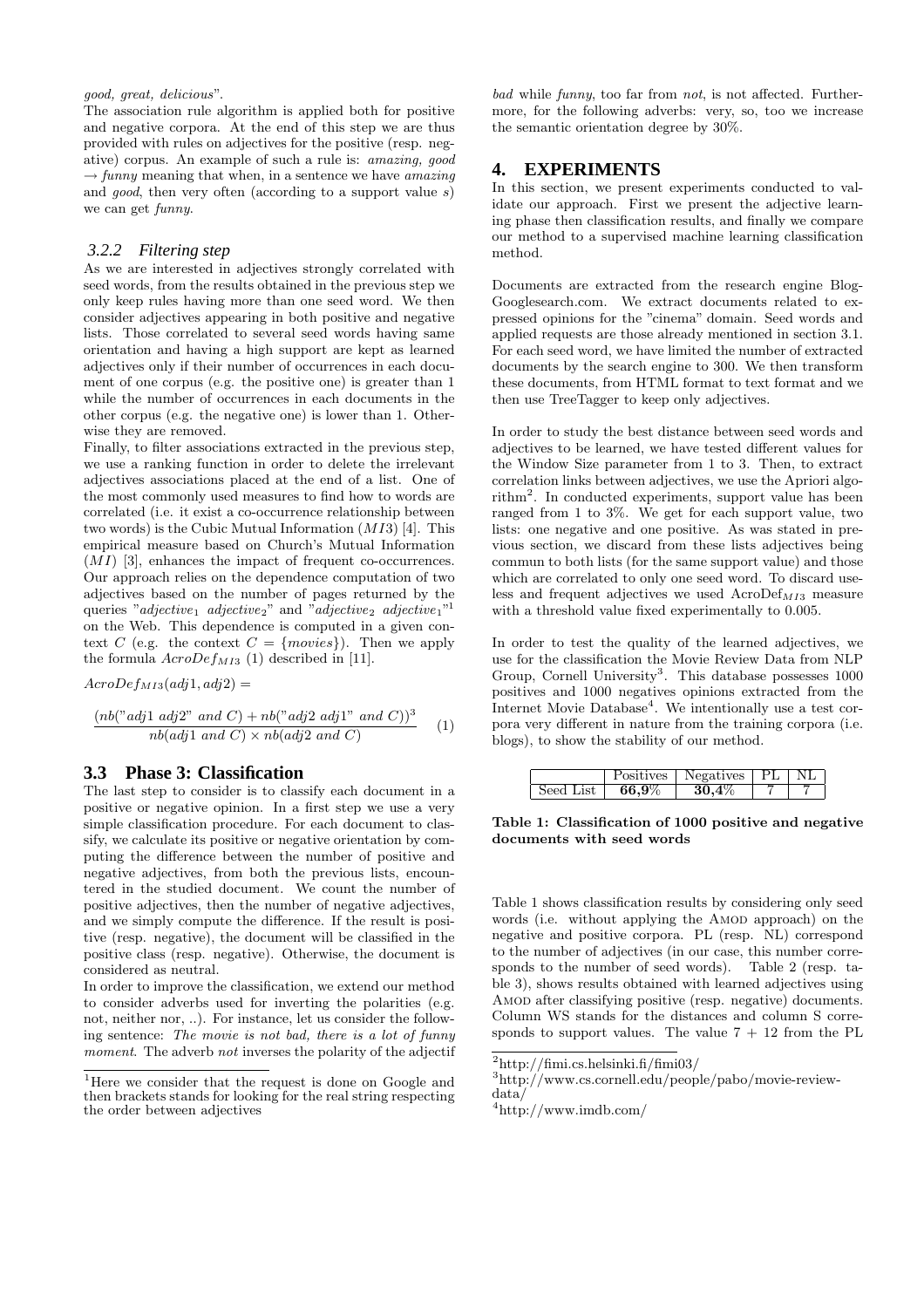|                | S     | Positive            | PL.      | NL       |
|----------------|-------|---------------------|----------|----------|
|                | $1\%$ | $\overline{67,2\%}$ | $7 + 12$ | $7 + 20$ |
|                | $2\%$ | $60.3\%$            | $7 + 8$  | $7 + 13$ |
|                | $3\%$ | $65.6\%$            | $7 + 6$  | $7 + 1$  |
| $\overline{2}$ | $1\%$ | $57,6\%$            | $7 + 13$ | $7 + 35$ |
|                | $2\%$ | $56.8\%$            | $7 + 8$  | $7 + 17$ |
|                | $3\%$ | 68,4%               | $7 + 4$  | $7 + 4$  |
|                | 1%    | $28,9\%$            | $7 + 11$ | $7 + 48$ |
| 3              | $2\%$ | $59.3\%$            | $7 + 4$  | $7 + 22$ |
|                | 3%    | $67.3\%$            | $7 + 5$  | $7 + 11$ |

Table 2: Classification of 1000 positive documents with learned adjectives

| WS             | S.    | Negative              | PL.      | NL       |
|----------------|-------|-----------------------|----------|----------|
|                | $1\%$ | $\overline{39{,}2\%}$ | $7 + 12$ | $7 + 20$ |
|                | $2\%$ | $46.5\%$              | $7 + 8$  | $7 + 13$ |
|                | $3\%$ | 17,7%                 | $7 + 6$  | $7+1$    |
| $\overline{2}$ | $1\%$ | $49.2\%$              | $7 + 13$ | $7 + 35$ |
|                | $2\%$ | $49.8\%$              | $7 + 8$  | $7 + 17$ |
|                | $3\%$ | $32,3\%$              | $7 + 4$  | $7 + 4$  |
|                | $1\%$ | $76,0\%$              | $7 + 11$ | $7 + 48$ |
| 3              | $2\%$ | $46,\!7\%$            | $7 + 4$  | $7 + 22$ |
|                | $3\%$ | $40.1\%$              | $7 + 5$  | $7 + 11$ |

Table 3: Classification of 1000 negative documents with learned adjectives

column at the first line indicates that we have 7 seed adjectives and 12 learned adjectives. As we see, our method allows, in case of a negative document, a much better classification result. For positive documents, the difference is less important but as illustrated in table 4, the learned adjectives appear in a very significant manner in the test documents. As expected if we compare the number of learned adjectives, the best results come with WS value of 1. This experiment confirm hypothesis on adjective proximity in opinion expression [15]. In table 2 and 3, we see that positive and nega-

|             | positive seeds |             | negative seeds |
|-------------|----------------|-------------|----------------|
| Adjective   | Nb of occ.     | Adjectives  | Nb of occ.     |
| Good        | 2147           | Bad         | 1413           |
| <b>Nice</b> | 184            | Wrong       | 212            |
| Excellent   | 146            | Poor        | 152            |
| Superior    | 37             | Nasty       | 38             |
| Positive    | 29             | Unfortunate | 25             |
| Correct     | 27             | Negative    | 22             |
| Fortunate   |                | Inferior    | 10             |

Table 4: Occurrences of positive and negative seed adjectives for  $WS=1$  and  $S=1\%$ 

tive learned adjective numbers may strongly vary according to support value. For example, if support value is 1% and WS=3, we get 11 learned positive adjectives and 48 negative ones. A thorough analyse of the results shows that most of the negative adjectives were frequent and useless adjectives. Results obtained by applying the  $AcroDef<sub>M13</sub>$  measure as an adjective filter are plotted in tables 6 and 7, were we consider results obtained only with WS=1 and S=1%. The proportion of well classified documents with our approach ranges from 66.9% to 75.9% for positive adjectives and from 30.4% to 57.1% for negative adjectives. To enhance our method and extract the best discriminative adjectives, we

| Learned positive adjectives |            |           |            |  |  |
|-----------------------------|------------|-----------|------------|--|--|
| Adjective                   | Nb of occ. | Adjective | Nb of occ. |  |  |
| Great                       | 882        | Hilarious | 146        |  |  |
| Funny                       | 441        | Happy     | 130        |  |  |
| Perfect                     | 244        | Important | 130        |  |  |
| Beautiful                   | 197        | Amazing   | 117        |  |  |
| Worth                       | 164        | Complete  | 101        |  |  |
| Major                       | 163        | Helpful   | 52         |  |  |

Table 5: Occurrences of positive learned adjectives for  $WS=1$  and  $S=1\%$ 

| Learned negative adjectives |            |            |            |  |  |
|-----------------------------|------------|------------|------------|--|--|
| Adjectives                  | Nb of occ. | Adjectives | Nb of occ. |  |  |
| Boring                      | <b>200</b> | Certain    | 88         |  |  |
| Different                   | 146        | Dirty      | 33         |  |  |
| Ridiculous                  | 117        | Social     | 33         |  |  |
| Dull                        | 113        | Favorite   | 29         |  |  |
| Silly                       | 97         | Huge       | 27         |  |  |
| Expensive                   | 95         |            |            |  |  |

Table 6: Occurrences of negative learned adjectives for pour  $WS=1$  et  $S=1\%$ 

|  |                   | Positive   Negative           |  |
|--|-------------------|-------------------------------|--|
|  | $\textbf{75.9}\%$ | $1\quad 57.1\% \quad 1.7 + 1$ |  |

Table 7: Classification of 1000 positive and negative documents with learned adjectives and  $AcroDef<sub>M13</sub>$ 

have applied the following method:

- We enrich the seed word list with adjectives learned with the previous application of AMOD. We then get new seed word lists.
- Then, we apply the AMOD approach on the new lists to learn new adjectives.
- To evaluate the new lists, we apply the classification procedure on the test dataset.

This method is repeated until no more new adjectives are learned. Learned adjectives when applying for the first time

| Learned positive adj. |            | Learned negative adj. |                        |  |
|-----------------------|------------|-----------------------|------------------------|--|
| Adjectives            | Nb of occ. | Adjectives            | N <sub>b</sub> of occ. |  |
| Interesting           | 301        | Commercial            | 198                    |  |
| comic                 | 215        | Dead                  | 181                    |  |
| Wonderful             | 165        | Terrible              | 113                    |  |
| Successful            | 105        | Scary                 | 110                    |  |
| Exciting              | 88         | Sick                  | 1Λ                     |  |

Table 8: Learned adjective occurrences with the first reinforcement for  $WS=1$  and  $S=1\%$ 

this reinforcement method are showed in table 8. Learned adjectives considered as relevant and representative will thus enrich our adjective set. Obtained results for the classification are showed in table 9. The ratio of well attributed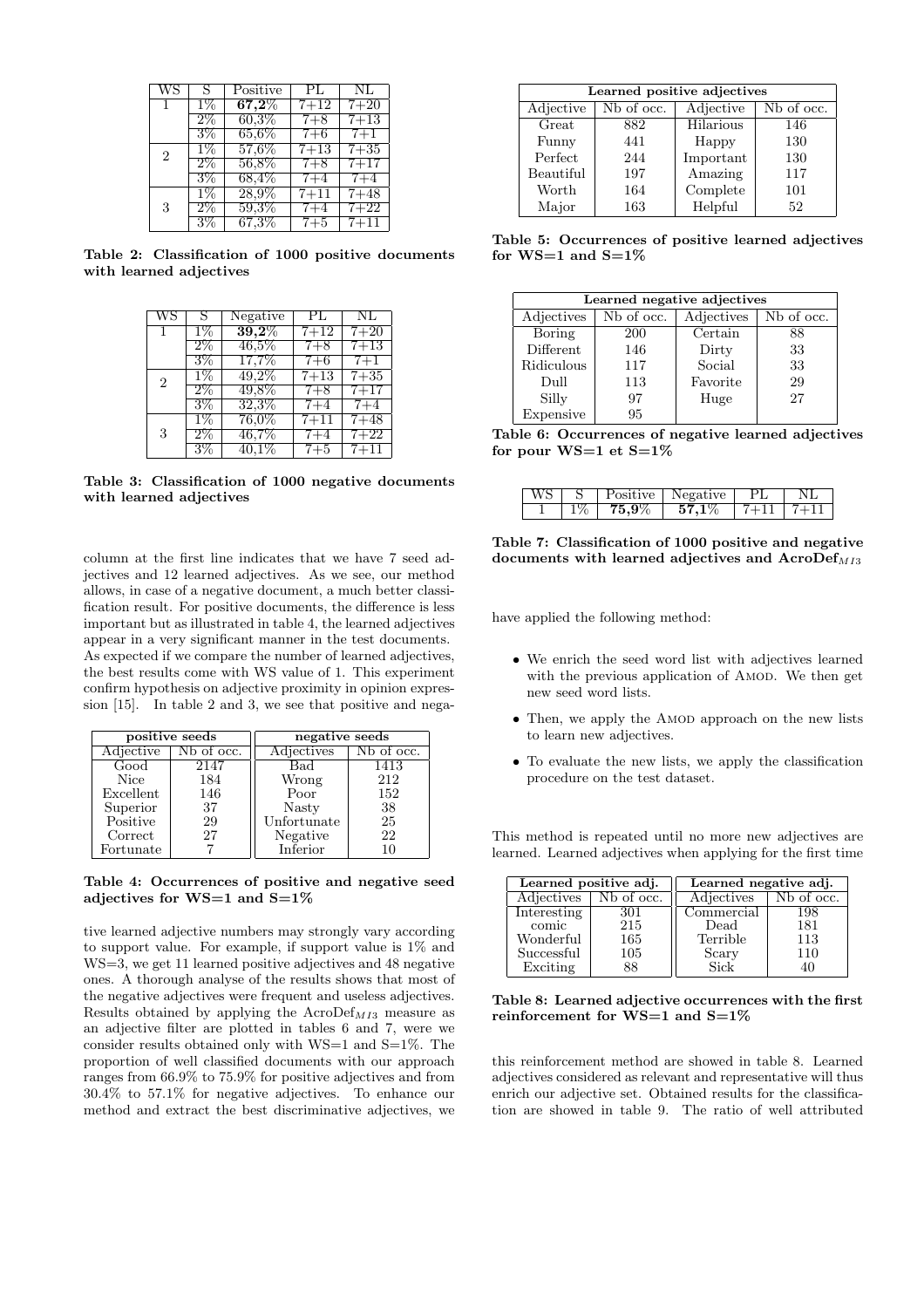positive documents has been improved with the second reinforcement learning phase from 75.9 to 78.1%.

| WS. |                       | Positive   Negative   PL |                 |  |
|-----|-----------------------|--------------------------|-----------------|--|
|     | $\boldsymbol{78.1\%}$ | $\boldsymbol{54.9\%}$    | $17+16$ $17+16$ |  |

Table 9: Classification of 1000 positive and negative documents with learned adjectives and  $AcroDef<sub>M13</sub>$ 

Learned adjectives with the first reinforcement are then added to the previous seed word lists and the process is repeated. The second reinforcement phase produces new adjectives (C.f. Table 10).

| Learned positive adj. |                        |                       |            |
|-----------------------|------------------------|-----------------------|------------|
| Adjectives            | N <sub>b</sub> of occ. | Learned negative adj. |            |
| special               | 282                    | Adjectives            | Nb of occ. |
| entertaining          | 262                    | awful                 | Uċ         |
| sweet                 | 120                    |                       |            |

Table 10: Learned adjective occurrences with the second reinforcement for  $WS=1$  et  $S=1\%$ 

Table 11 shows that the classification result for positive documents has improved from 78.1% to 78.7%, for the same dataset test. But results are slightly lower for negative documents. We may explain this by the too elementary classification procedure lying on adjective occurrence number. The learned adjective list shows that occurrence figures for positive learned adjectives is notably greater than those for learned negative adjectives. This significantly influences our classification results.

|  | Positive   Negative   |                 |  |
|--|-----------------------|-----------------|--|
|  | $78.7\%$   $46.7\%$ ' | 16 <sub>1</sub> |  |

Table 11: Classification of 1000 positive and negative documents with learned adjectives and  $Acrobef<sub>M13</sub>$ 

We have improved our classification method by adding the different forms of negation presented in previous section. Our results on 1000 positive texts classification have been enhanced from 78.7% to 82.6% and from 46.7% to 52.4% for the 1000 negative texts as shown in table 12.

A new application of the reinforcement learning phase does not produce any new adjectives. At the end of the process we obtain two relevant and discriminatory adjective lists (C.f. Table 13) for the cinema domain.

| IWS. |                   | Positive   Negative   PL |  |
|------|-------------------|--------------------------|--|
|      | $\textbf{82.6}\%$ | $1.52.4\%$               |  |

Table 12: Classification of 1000 positive and negative documents classification with learned adjectives,  $AcroDef<sub>M13</sub>$  and negation

| Positive adjective list |                        |              |                         |               |  |  |
|-------------------------|------------------------|--------------|-------------------------|---------------|--|--|
|                         | Adjective<br>Adjective |              | Negative adjective list |               |  |  |
|                         | Good                   | Great        | Adjective               | Adjective     |  |  |
|                         |                        |              | Bad                     | <b>Boring</b> |  |  |
|                         | <b>Nice</b>            | Funny        | Wrong                   | Different     |  |  |
|                         | Excellent              | Perfect      | Poor                    | Ridiculous    |  |  |
|                         | Superior               | Beautiful    |                         |               |  |  |
|                         | Positive               | Worth        | Nasty                   | Dull          |  |  |
|                         | Correct                | Major        | Unfortunate             | Silly         |  |  |
|                         | Fortunate              | Interesting  | Negative                | Expensive     |  |  |
|                         |                        | Comic        | Inferior                | Huge          |  |  |
|                         | Hilarious              |              | Certain                 | Dead          |  |  |
|                         | Happy                  | Wonderful    | Dirty                   | Terrible      |  |  |
|                         | Important              | Successful   | Social                  | Scary         |  |  |
|                         | Amazing                | Exciting     |                         |               |  |  |
|                         | Complete               | Entertaining | Favorite                | Sick          |  |  |
|                         | Special                | Sweet        | Awful                   | Commercial    |  |  |
|                         |                        |              |                         |               |  |  |

Table 13: Adjective lists for  $WS=1$  and  $S=1\%$  for the domain "*cinema*"

In this experiment, we want to know how many documents are required to produce a stable and robust training set? We thus applied the AMOD training method several times. Each time we have increased by 50 the number of collected documents until we get a stability on the number of learned adjectives.

The figure 2 depicts the relationship between the size of



Figure 2: Relation between the size of training corpus and the number of learned adjectives

the corpus and the number of learned adjectives. As we can notice, above 2800 documents (i.e. 200 documents for each seed word) we do not learn much new adjectives.

Finally we conducted some experiments in order to compare the results obtained with a traditional classification method and with our approach. The classification method used for experiments is COPIVOTE [9]. This approach use a training corpus and a system of vote with several classifiers (SVM, ngrams, ...). Experiments have been done on the same datasets for learning and tests.

To compare our results, we used the well known FScore measure [10]. FScore is given by the following formula:

$$
Fscore = \frac{2 \times Precision \times Recall}{Precision + Recall}
$$

Fscore is a compound between Recall and Precision, giving the same weight to each measure. Precision and Recall are defined as follows: